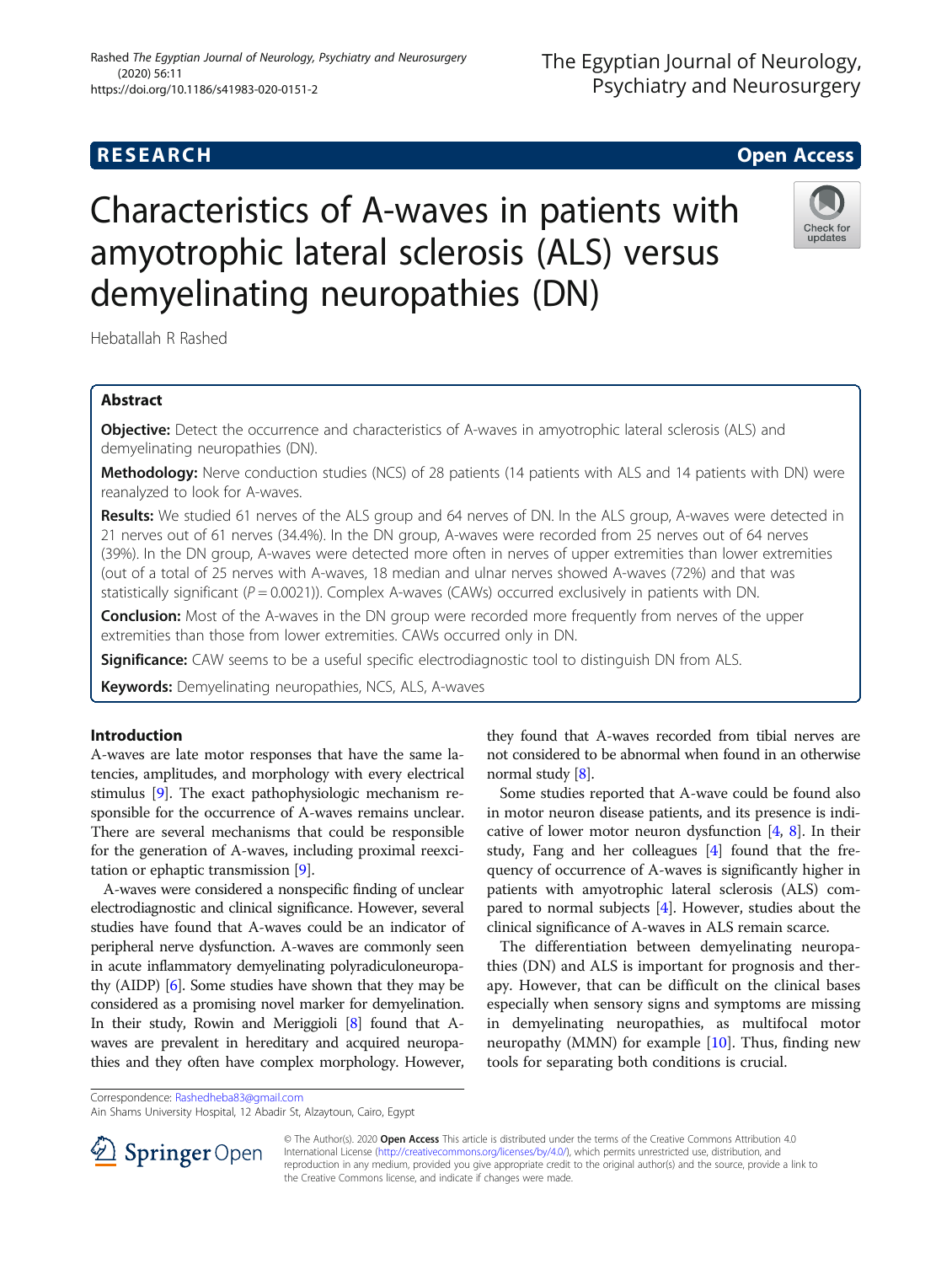The aim of the current study is to detect the occurrence of A-waves in ALS and DN and determine the characteristics of A-waves in both conditions.

### Patients and methodology

Nerve conduction studies (NCS) of 28 patients (14 patients with motor neuron disease and 14 patients with demyelinating neuropathy) referred to the Department of Neurology of Ain Shams University hospital were retrieved for reanalysis to look for A-waves. This is a retrospective study that was approved by the local ethical committee of Neurology Department, Ain Shams University. Consent was obtained from all patients. The electrophysiological tests did not exceed the usual procedure performed in our laboratory and no extra tests were done to the patients, and we did not include any personal data in our results. Studies were done in the period between December 2018 and May 2019.

Inclusion criteria:

- 1) Male or female
- 2) Age  $\geq 18$
- 3) Patients with demyelinating neuropathy must have definite/probable/possible criteria for demyelination in electrodiagnostic studies [\[3](#page-4-0)].
- 4) Patients with ALS must have definite/probable/ possible criteria for ALS according to the revised El Escorial criteria [\[2\]](#page-4-0).
- 5) Patients in both groups were newly diagnosed with DN/ALS and were not on specific treatment at the time of performing the study.

Exclusion criteria:

1) Known risk factor for peripheral neuropathy (e.g., diabetes mellitus, renal failure, and chronic alcohol abuse)

Criteria for the identification of A-waves were  $[1, 5]$  $[1, 5]$  $[1, 5]$  $[1, 5]$  $[1, 5]$ (1) stable amplitude and configuration, (2) variation of onset latencies by less than 1.5 ms, and (3) present in at least 40% of the recorded responses. Complex A-waves (CAWs) are defined as greater than three phases, desynchronization, or > 2 discreet biphasic potentials [[7\]](#page-4-0).

For the definition of demyelinating polyneuropathy, we used the criteria proposed by EFNS Task Force/CME Article [[3\]](#page-4-0). All recordings met the criteria for definite/ probable/possible demyelination.

Recordings were performed on Nicolet Viking quest EMG, NCS, and EP, two channel (Natus, USA) devices and responses recorded using surface electrodes. Motor nerve conduction was investigated in the median (recording from the abductor pollicis muscle after stimulation at the wrist, elbow, axilla, and Erb's point), ulnar

(recording from abductor digiti minimi muscle after stimulation up at the wrist, below elbow, above elbow, axilla, and Erb's point), tibial (recording from muscle abductor hallucis after stimulation behind medial malleous and at popliteal fossa), and peroneal nerves (recording from extensor digitorum brevis muscle after stimulation at the ankle, below and above fibular head). During the examination, the skin temperature at the ankle and wrist was kept above 32 °C. We used standard silver/silver chloride surface electrodes (10 mm in diameter), with the active electrode placed on the belly of the muscle and the reference electrode positioned on a muscle tendon. Electrical stimulation was performed at the distal stimulation site using repetitive stimulation at a frequency of 0.5 Hz, the sweep speed should be increased to 5 or 10 ms, and the gain is 200  $\mu$ V and a duration of 0.2 ms (for each stimuli). A submaximal stimulation is needed to elicit Awaves, followed by supramaximal stimulation to elicit Fwaves. Amplitudes were measured peak-to-peak (> 50 μV). To differentiate A-waves from late components of dispersed M responses, the stimulation was repeated at few centimeters proximally. Late responses were recorded in each motor nerve when stimulated at the wrist (median or ulnar) or the ankle (peroneal or tibial).

### Statistical methods

The results are expressed as mean ± standard deviation. Statistical significance was calculated using chi-squared test and Fisher's exact test for comparison of categorical data and two-sample  $t$  test to determine the significant difference between means. For all statistical analysis tests, a probability of  $P < 0.05$  was considered statistically significant.

### Results

This is a retrospective study in which NCS of 14 patients with ALS (a total of 61 nerves were tested) and 14 patients with DN (a total of 64 nerves were tested) were reanalyzed. All the 14 patients with ALS, 10 males and 4 females with mean age  $55.35 \pm 11.3$  years (range  $38-73$ ), were diagnosed with definite, probable, or possible ALS according to the revised El Escorial criteria. All the 14 patients with DN, 8 males and 6 females with mean age  $60.64 \pm 13.1$  years (range 34-75), were diagnosed with definite, probable, or possible demyelinating neuropathy. There was no statistically significant age difference between both groups ( $P = 0.263$ ). The male to female ratio in both groups did not show a significant departure from the 1:1 ratio; the Fisher exact test statistic value is 0.6946 which is not statistically significant.

Patients in both groups were newly diagnosed with DN/ALS and were not on specific treatment at the time of the study. The duration of illness was  $\leq 1$  year among patients in the DN group and  $\leq$  2 years among patients in the ALS group.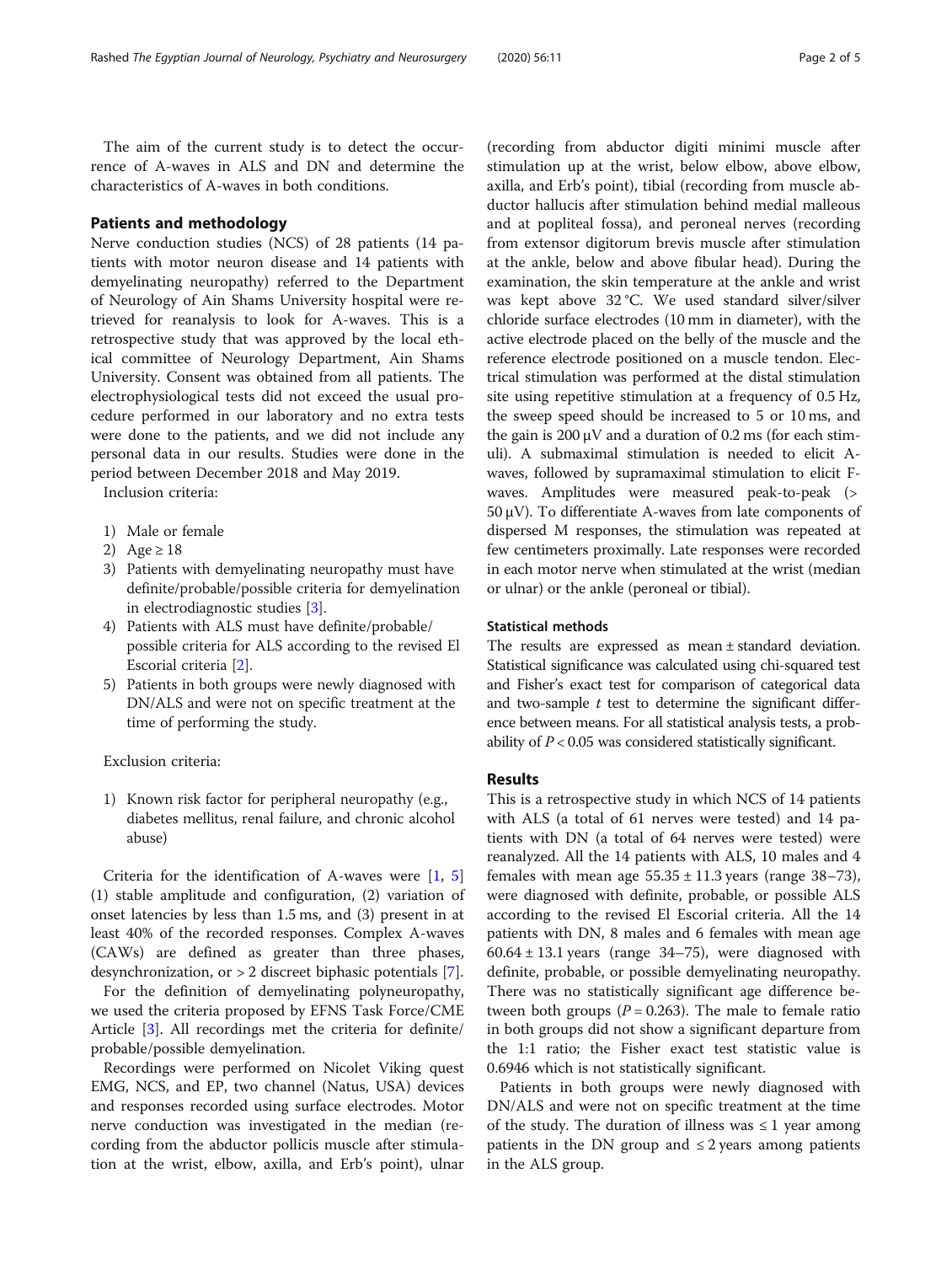The frequency of occurrence of A-waves was slightly higher in the DN group than the ALS group, but this did not reach statistical significance. In the ALS group, Awaves were detected in at least 1 nerve in 13 patients in the DN group (92.85%) versus 12 patients in the ALS group  $(85.7%)$   $(P = 0.5483)$ . Out of 64 nerves of patients in the DN group, A-waves were recorded from 25 nerves (39%) and out of 61 nerves of patients in the ALS group and A-waves were recoded from 21 nerves  $(34.4%) (P = 0.6423)$ .

In the DN group, A-waves were detected more often in nerves of upper extremities; out of a total of 25 nerves with A-waves, A-waves were recorded from 18 median and ulnar nerves (72%) and the rest were recorded from peroneal and tibial nerves (28%) and that was statistically significant ( $P = 0.0021$ ). While in the ALS group, there was no significant difference in the occurrence of Awaves between upper and lower extremities; out of 21 nerves, A-waves were recorded from 11 nerves of the upper extremities (52%) and 19 nerves of the lower extremities (48%)  $(P = 0.7979)$ .

A-waves recorded from more than two nerves of the same patient were observed more frequently in patients with demyelinating neuropathies. Three patients out of 13 in the demyelinating neuropathy group (23%) had more than two nerves with A-waves, compared to only one patient out of 12 in the ALS group (8.3%). Yet, this did not reach statistical significance  $(P = 0.3257)$ .

Complex A-waves (CAWs) occurred exclusively in patients with demyelinating neuropathy (DN) (Fig. 1). In

patients with DN, out of 25 nerves with A-waves, complex A-waves were recorded from seven nerves (28%) while the rest showed simple A-waves (Fig. [2](#page-3-0)). Most of the complex A-waves were recorded from the ulnar nerve (3), followed by the median (2) and then peroneal and tibial nerves (1 each). No CAWs were observed in ALS patients.

In both groups, A-waves were detected mostly in the absence of F-waves (72% in DN group and 61.9% in ALS group,  $P = 0.4716$ ), followed by early A-waves (A-waves recorded before F-waves) (24% in DN group and 33.3% in ALS group,  $P = 0.4900$ ) and lastly, A-waves intermixed with F-waves (4% in DN group and 4.76% in ALS group,  $P = 0.9009$ ). In both groups, we did not detect late Awaves (A-waves that occur after F-waves). Differences between both groups were statistically insignificant.

### **Discussion**

A-waves were thought to be of clinically insignificant value; however, recently, they started to gain clinical importance and they are considered to be signs of peripheral nerve dysfunction  $[6, 7]$  $[6, 7]$  $[6, 7]$  $[6, 7]$  $[6, 7]$ . In the current study, we aimed at characterizing A-waves in ALS and demyelinating neuropathies (DN). Two groups of patients were included, ALS group and DN group (14 patients each), and their nerve conduction studies were reanalyzed to look for A-waves. A-waves were assessed in 61 nerves in the ALS group versus 64 nerves in the DN group.

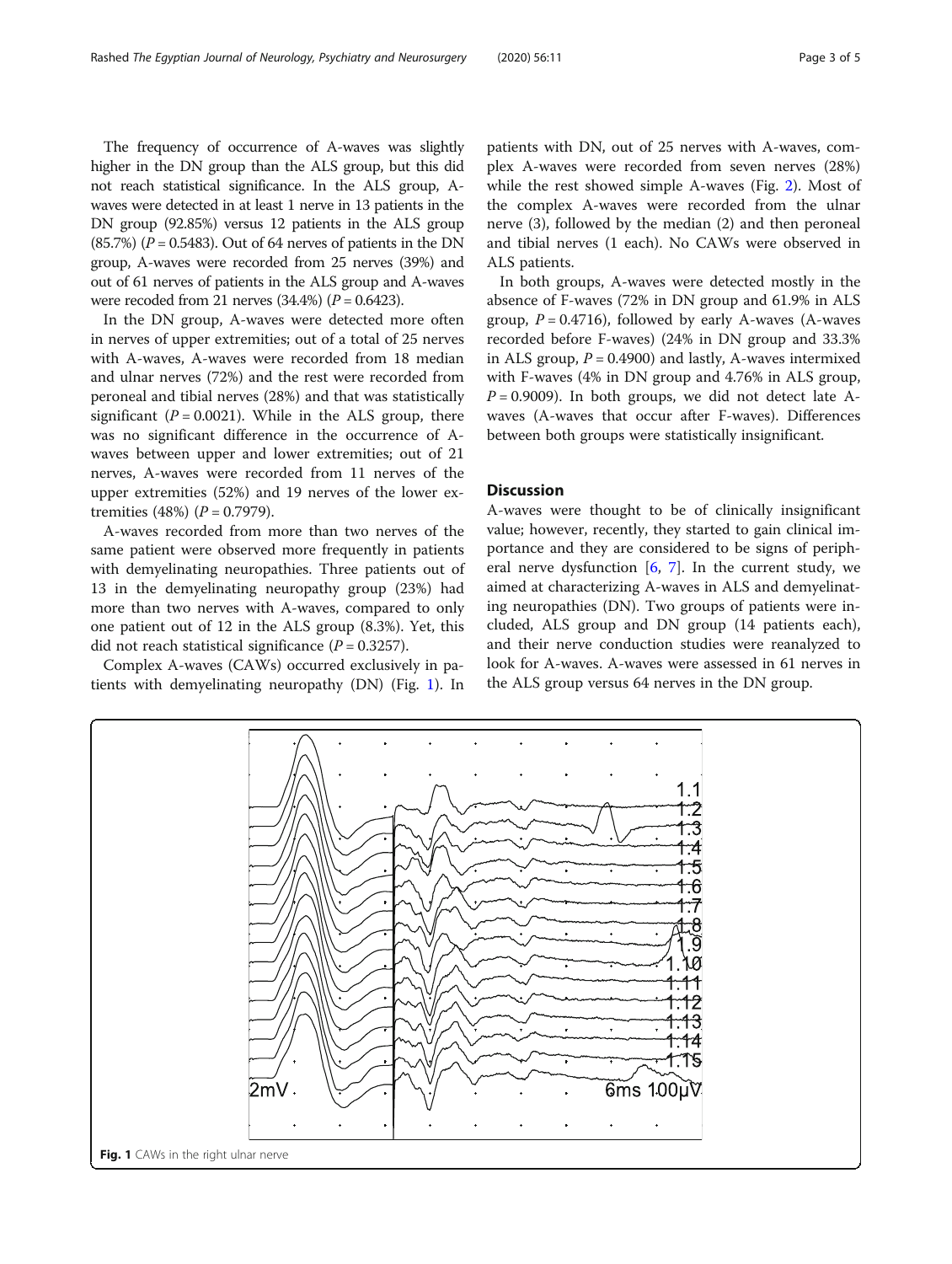The frequency of occurrence of A-waves was higher in the DN group than the ALS group which agrees with other studies [\[7\]](#page-4-0). However, that did not reach statistical significance. The frequency of A-waves in the ALS patients in our study is higher than that reported in previous studies [\[1,](#page-4-0) [4](#page-4-0)]. Also, the frequency of A-waves in patients with DN is slightly higher than other studies [[9\]](#page-4-0), this could be attributed to the small sample size.

In the current study, A-waves were recorded more frequently from the DN group, and they tend to occur in multiple nerves of the same patients, which is in accordance with other studies  $[8]$ . A-waves in the DN group were recorded more frequently from nerves of the upper extremities (median and ulnar). However, in the ALS group, there was no significant difference between nerves in the upper and lower extremities. One possible explanation for the presence of A-waves mostly in the median and ulnar nerves in the DN group is the predilection of some forms of DN (MMN) to affect upper limbs; median, ulnar, and radial nerves are most commonly affected in MMN [[10](#page-4-0)].

In the current study, all A-waves detected in the ALS group were simple A-waves. However, complex A-waves (CAW) represented 28% of A-waves recorded from the DN group, and they were recorded more frequently from ulnar and median nerves. This was in accordance with other studies which found CAW a useful sign to distinguish between demyelinating neuropathies and anterior horn cell disorders [\[7](#page-4-0), [8\]](#page-4-0). Thus, and according to the abovementioned studies and the current study, CAW seems to be a useful specific electrodiagnostic sign to distinguish DN from ALS.

In the current study, we did not find a significant difference between both groups regarding the timing of occurrence of A-waves in relation to F-waves. In both groups, Awaves with absent F-waves were recorded more frequently, followed by early A-waves (recorded before F-waves) and then intermixed A-waves. Thus, this was not useful in differentiating between both conditions. The frequency of occurrence of early A-waves in the ALS group in the current study (33.3%) was almost similar to that found in previous studies [\[4](#page-4-0)]. However, we found that the occurrence of Awaves in the absence of F-waves was higher.

To the best of our knowledge, there were no previous studies comparing the characteristics of A-waves among ALS and DN patients, which gives credit to our work and will open the door to more studies in this area. Also, we included only patients that were newly diagnosed with ALS/DN and were not on specific treatment to make sure that our findings are not affected by medications, which again gives credit to our results. However, the study has some limitations that may have affected the results. The small sample size is one of the major limitations. Thus, we recommend a larger sample size for future studies to validate our results. Also, our sample was heterogeneous as patients within the same group were classified as definite, probable, or possible ALS/DN, which also could have contributed to the statistically insignificant results. Thus, a homogeneous sample is recommended in future studies.

<span id="page-3-0"></span>